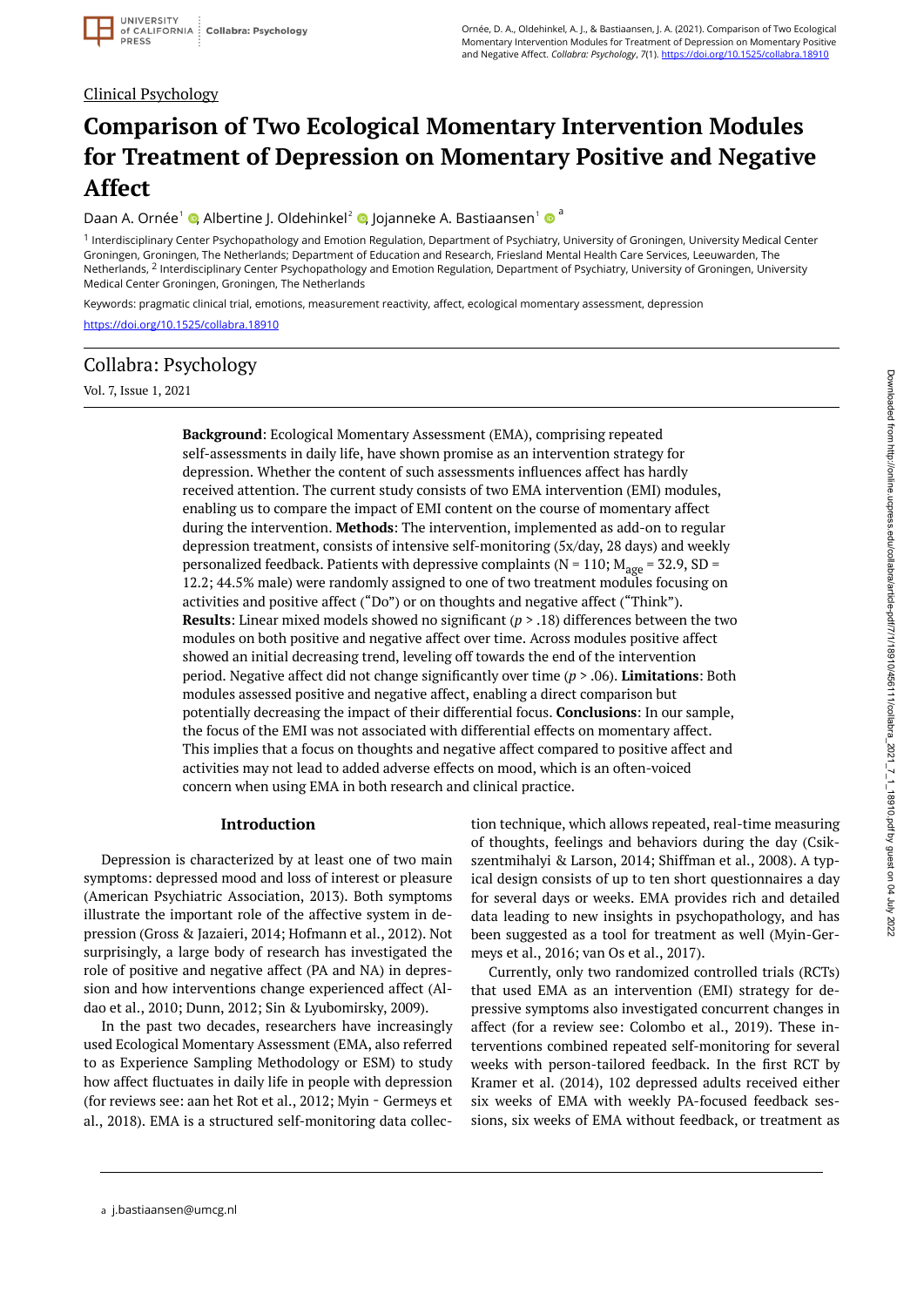usual (TAU). Although depressive symptoms reduced in the EMA-plus-feedback group, no significant differences in affect were found during the intervention period (Hartmann et al., 2015). In the second RCT by van Roekel et al. (2017), 69 young adults with elevated anhedonia scores received an EMI for two months. After the first month the participants were randomized into one of three groups 1) EMA, 2) EMA and lifestyle advice, or 3) EMA, lifestyle advice and a tandem skydive. Contrary to the results from the first RCT, the intervention groups showed higher PA compared to controls, while no group differences were found for depression.

The most obvious source of these mixed effects is the difference in study population. A second likely source is that the content of the EMI questionnaires and feedback differed between the RCTs. Besides differences in number of PA and NA questions the first RCT included questions about activities and events, whereas the second RCT added questions regarding stress, worrying and discomfort, which could have created differences in focus between the two interventions. A third possible source of the mixed findings are the different measurement schedules. The EMI in the first RCT consisted of ten measurements a day for three consecutive days each week, at semi-random intervals, compared to three times each day at fixed intervals in the second RCT. The potential influence of number of measurements is illustrated by Conner and Reid (2012), who found that a positive effect of measuring happiness once a day dissipated with increasing numbers of measurements per day in individuals with depressive symptoms. Together, these differences in population, content and methods make direct comparisons of these interventions impossible. To understand the role of content on affect, we need to look at EMI's with identical methods and study populations, where only the content differs.

The recent  $\text{ZELF-i}^1$  RCT (Bastiaansen et al., 2018) was set up to investigate the effects of two different EMI modules as an add-on to regular depression treatment. Participants who were randomized into one of the two intervention modules engaged in similar procedures, but with a different focus of the questionnaires and the feedback. Both groups engaged in 28 days of EMA (five times per day) and received weekly descriptive feedback reports, next to or preceding the start of TAU. The first part of each EMA questionnaire measured momentary affect and was identical between groups, whereas the second part and the weekly feedback reports had a different focus. One module focused on activities and PA ("Do-module"), whereas the other focused on thoughts and NA ("Think-module"). This design allowed us to directly compare the effects of a stronger focus on activities and PA versus thoughts and NA.

The focus on activities and PA in the Do-module incorporates some of the core aspects of behavioral activation (Cuijpers et al., 2007; Dimidjian et al., 2011; Kanter et al., 2010). Classical behavioral activation therapy aims to counter the passivity and NA symptoms in depression by teaching patients to avoid behaviors that decrease mood and engage in behaviors that improve mood (Hopko et al.,

2003). One prominent tool to achieve these goals is for patients to monitor activities and rate the experienced pleasure, which is incorporated in the Do-module. Furthermore, both the broaden and build theory (Fredrickson, 2004) and evidence from positive psychology interventions (Sin & Lyubomirsky, 2009) suggest that repeated focus on what goes well can result in a positive spiral of activities and PA. Similarly, a study by Dainer-Best et al. (2018) shows that repeated focus on positive cues (e.g. achievements) can lead to increased positive self-referential cognition, which in turn is thought to help reduce depressive symptoms. The feedback reports in the Do-module sustain this focus by showing the experienced PA, but not NA, in relation to the reported activities.

In the Think-module, participants monitor their thoughts and feelings and receive feedback on how these thoughts were associated with minor daily events and experienced NA. This could enable them to identify and target maladaptive thinking patterns, a key component of cognitive therapy (Beck, 2005; Cuijpers et al., 2016). The feedback reports in the Think-module support this process by showing the experienced NA, but not PA, in relation to thoughts and daily events.

Regardless of focus, both modules could influence affect through various memory processes involved in having participants reflect on the past three hours five times a day. Directly, by automatically triggering emotions associated with recalled events (see for example Holmes & Mathews, 2010 for a review), but possibly also indirectly through increased memory specificity. Depressive symptoms have repeatedly been associated with reduced memory specificity (Williams et al., 2007), and several studies have shown promising results of various memory training interventions on depressive symptomatology (see for example Hitchcock et al., 2016; Raes et al., 2009; or Watkins et al., 2009). These interventions typically entail some form of autobiographical memory recall, adding specificity by focusing on experienced emotions or context, which is comparable to the EMI questionnaires.

Despite the potential of both modules to positively influence affect, repeated self-monitoring could also have negative effects. Both modules might lead to an increase in self-focused attention, which has been associated with NA (Mor & Winquist, 2002). Furthermore, the focus on activities and PA in the Do-module could lead to a realization of all that does not go well, and consequently decrease PA. In the Think-module, focusing on thought patterns could invite rumination, which has repeatedly been associated with NA (Thomsen, 2006). Although it is conceivable that a difference in focus will lead to different effects on momentary affect, the conflicting ideas and theories in the literature preclude clear hypotheses regarding the direction of effects. We will therefore use two-sided tests to investigate whether there is a differential effect of module type (Do vs. Think) on momentary PA or NA. Given that all participants received TAU next to the intervention, we further hypothesize that, on average, both groups will show an increase in

<sup>1</sup> 'Self' means 'zelf' in Dutch, i stands for 'intervention'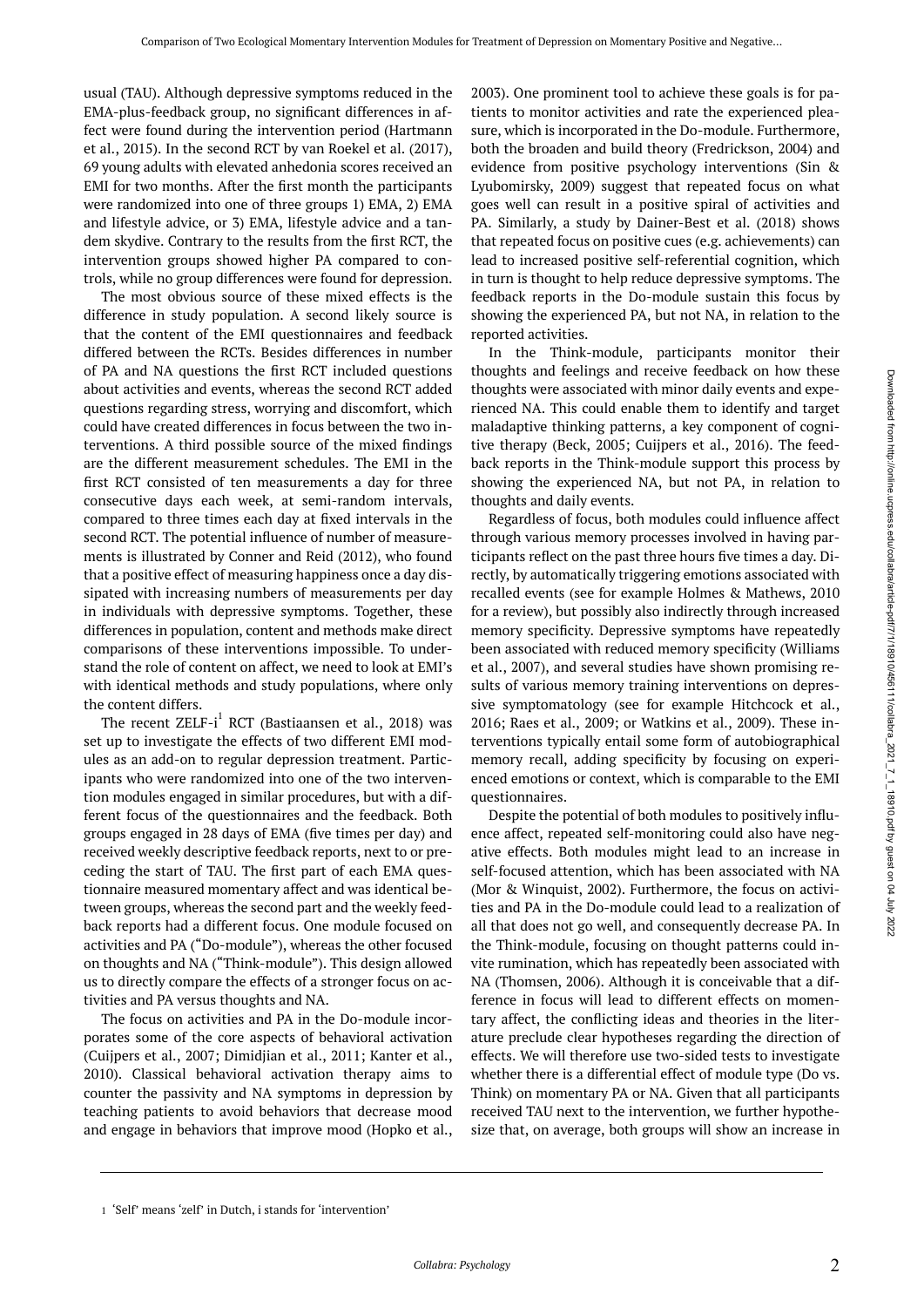PA and decrease in NA.

#### **Methods**

#### **Participants**

For this study we included the 110 participants who were randomized into the treatment arms of the ZELF-i RCT (ZELF-i, Dutch Trial Register, NTR5707, [http://www.trial](http://www.trialregister.nl/)[register.nl\)](http://www.trialregister.nl/). The total sample consisted of 161 patients who were assigned to treatment for unipolar depression in one of five study locations. Exclusion criteria were: required crisis intervention, presence of psychotic or manic symptoms and incapability of following research procedures due to inadequate Dutch language proficiency or significant auditory or visual impairments. All participants provided written informed consent before enrolment.

#### **Procedure**

During clinical intake patients were informed about the study and screened for eligibility. Interested eligible patients were subsequently contacted by a researcher for an on-site study intake during which randomization was performed and the EMI program tested, explained and trained once. Randomization was stratified based on current psychotherapy and use of antidepressant medication. A full description of the design, procedures and primary outcomes of the ZELF-i trial are published elsewhere (For the protocol paper see Bastiaansen et al., 2018, for outcomes see 2020). The ZELF-i study was approved by the Medical Ethical Committee of the University Medical Center Groningen (no. 2015/530).

#### **Experience Sampling Intervention**

Both ZELF-i modules consisted of 28 consecutive days of EMA in which participants filled out brief questionnaires on their own smartphones five times a day. For each measurement a link to the questionnaire, hosted on a secured website for routine outcome monitoring (RoQua, [www.roqua.nl\)](http://www.roqua.nl/), was sent by text message after which participants had 30 minutes to complete the survey. The measurements were set at fixed moments during waking hours with an interval of 3 hours, programmed individually to optimally fit the participants daily routine (e.g., during breaks at work, see [Figure 1a](#page-5-0) for an example). Each measurement comprised a momentary part, a module-specific retrospective part (past three hours) and a module-specific prospec-tive (next three hours) part (see [Figure 1b\)](#page-5-0). In both modules momentary well-being ("How do you feel right now"), momentary affect (PA/NA, see 'measures') and momentary physical state (i.e., hunger, tiredness, physical discomfort and impact of drugs/alcohol) were measured first (for the full item list see Bastiaansen et al., 2018).

Participants in the Do-module then retrospectively recorded experienced pleasure, motivation, physical activity, busyness and time spent at home, in pleasant social contexts and outdoors. Participants additionally recorded which activities they performed. A list of common activity categories was provided, with the option of adding an extra activity using a text box. For each performed activity, participants selected the best fitting category. Next, participants prospectively recorded anticipatory pleasure and motivation.

Participants in the Think-module retrospectively recorded the amount of focus on feelings and amount of brooding. Participants then recorded which negative events had taken place. A list of possible negative event categories was provided, with the option of adding an extra event using a text box. For each event participants selected the best fitting category. Next, participants indicated how unpleasant the events were taken together and whether they experienced negative thoughts about themselves or their situation. This procedure was repeated for positive events and positive thoughts. Lastly, participants prospectively recorded worrying.

*Personalized feedback reports* were automatically generated by RoQua and then emailed as a pdf by a research assistant to the participant after each week of EMA, with each successive report containing richer information. The Domodule reports comprised various graphs showing PA patterns and associations between PA and activities, whereas graphs in the Think-module focused on NA over time and associations with thinking patterns.

*Treatment as usual* was provided for all participants when available, irrespective of participation in the ZELF-i study. Most participants started a form of psychotherapy during the intervention period. This psychotherapy most often consisted of some form of cognitive behavioral treatment, in combination with a diverse number of other treatments (For further details see Bastiaansen et al., 2020).

#### **Measures**

*Momentary affect:* For momentary affect, participants scored emotional adjectives on visual analogue scales ranging from "not at all" (0) to "very much" (100). The adjectives used were balanced on both the valence dimension (i.e., positive and negative) and arousal dimension (high/low) of emotional experience (Watson & Tellegen, 1985). PA was measured with the adjectives cheerful (e.g. "I feel cheerful"), relaxed, satisfied, energetic, enthusiastic and calm. NA was measured with the adjectives irritated, down, indifferent, anxious, listless and stressed. The order of the items was fixed. Similar to other studies in the field (Hartmann et al., 2015) a PA and NA scale score were calculated by averaging the positive and negative adjectives, respectively, resulting in a score between 0 (not at all) and 100 (very much) per person per measurement. Multilevel reliability analyses following Nezlek (2017) showed moderate reliability for the PA items ( $\alpha$  = 0.78) and fair reliability for the NA items ( $\alpha$ = 0.58). For each participant the first five measurements (1 day) were excluded to reduce the effect of a potential initial elevation bias (Shrout et al., 2018), resulting in a maximum of (27 \* 5) 135 measurements. Furthermore, all measurements that were not completed within a half-hour window were discarded.

#### **Analyses**

To reduce experimenter bias, all analyses and data handling procedures were preregistered before any analyses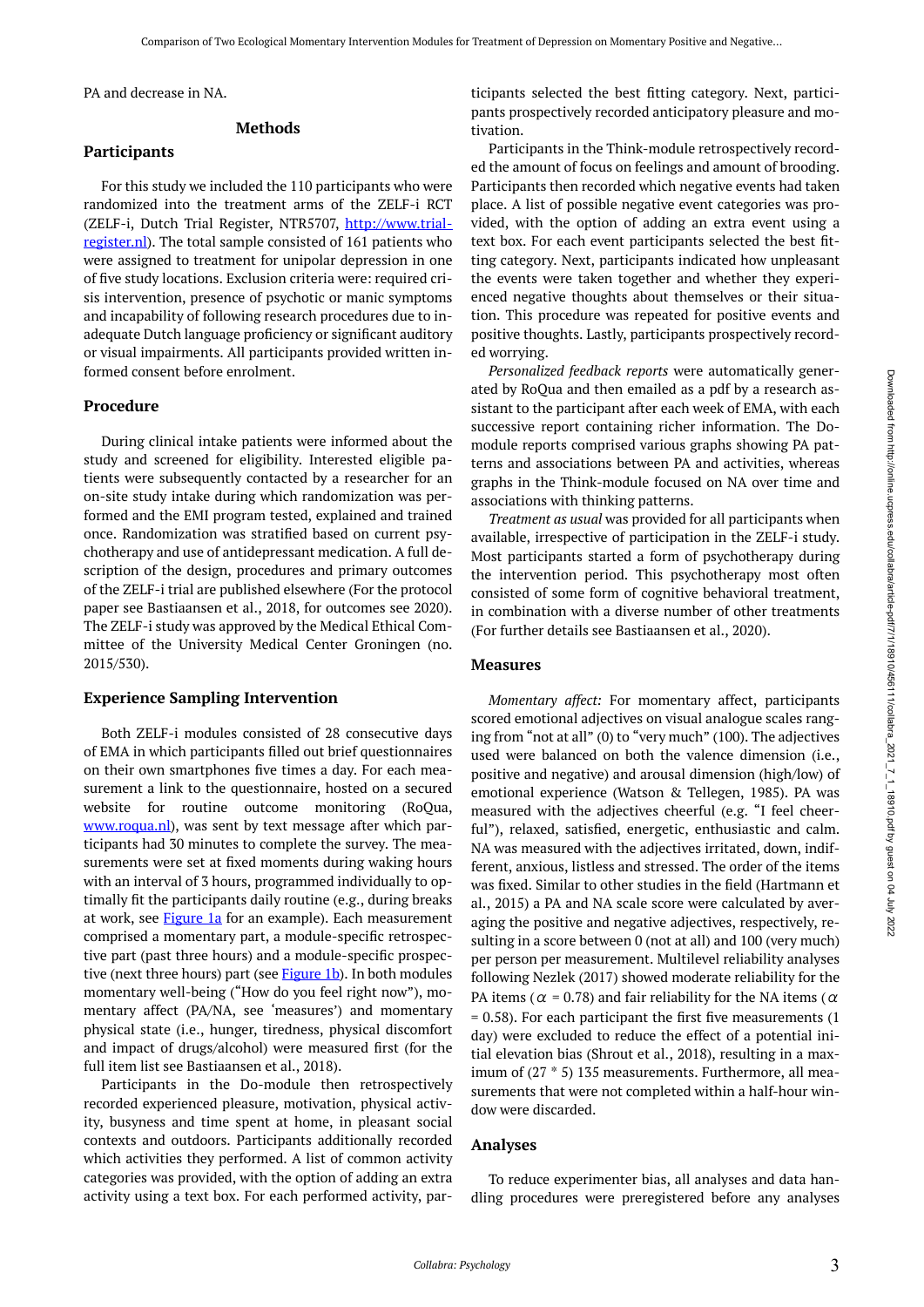|       |           |                |                          | Education§ |        |      |
|-------|-----------|----------------|--------------------------|------------|--------|------|
| Group | N (males) | Mean Age† (SD) | Mean Depression‡ T0 (SD) | Low        | Middle | High |
| Do    | 55 (27)   | 32.2(11.6)     | 35.7 (11.4)              | 15         | 27     | 13   |
| Think | 55 (22)   | 33.6(12.8)     | 35.9 (10.5)              | 10         | 32     | 13   |
|       |           |                |                          |            |        |      |

<span id="page-3-0"></span>

|  |  |  | Table 1. Baseline characteristics of the two treatment groups |
|--|--|--|---------------------------------------------------------------|
|--|--|--|---------------------------------------------------------------|

*Note.* Numbers represent count (N) or mean ± standard deviation (SD). †Age in years at study intake. ‡Depression was measured during intake with the 30-item self-report Inventory of Depressive Symptomatology (IDS-SR; Rush et al., 1996). Each symptom item was scored on a scale from 0 to 3, with higher scores indicating greater symptom severity. §Low = no, primary, lower secondary or vocational education; Middle = intermediate vocational and intermediate to higher secondary education; High = higher vocational education and university.

were performed ([https://osf.io/4e52q/\)](https://osf.io/4e52q/), but after data collection was completed. Blinded analyses were not possible due to the researchers' knowledge of the unequal number of dropouts between the groups. Furthermore, the preregistered exploratory analysis on the number of feedback reports read was not possible because there were no substantive subgroups of participants that did not read the feedback reports (Table S1). All other analyses were otherwise performed as preregistered. All analysis codes, outcomes and supplements can be found online ([https://osf.io/](https://osf.io/bg7pr/)  $b$ g7pr $\land$ .

For both PA and NA, we applied an identical multilevel model to accommodate the nested structure of the data, with measurements (level 1) nested within individuals (level 2). We used R (R Core Team, 2019) and the lme4 (Bates et al., 2015) and lmerTest (Kuznetsova et al., 2017) packages to perform a linear mixed model (LMM) analysis of the relationships between group and momentary affect over time. The model (Figure S1) included group and time as fixed effects. To test our hypothesis on differential effects over time the interaction term group \* time was included. As depressive symptoms do not necessarily change linearly over time (see for example Dinga et al., 2018), we estimated whether model fit improved with a quadratic effect for time (Table S2). This quadratic effect is technically an interaction of time with time, which indicates whether the effect of time on depressive symptoms differs over the period under inspection (e.g. stronger changes shortly after intervention start than later on). The model included random intercepts

and slopes for the linear time variable, effectively allowing participants to vary in their experienced affect at the start (T0) and in trajectories of affect change over time. The model was fitted using restricted maximum likelihood estimation and correlated random slopes and intercepts. As indication of the random effects the variance of both intercept and slope are reported.

#### **Results**

#### **Descriptives**

Baseline characteristics of the two groups are shown in [Table 1](#page-3-0). The groups were very similar with respect to gender, age, educational level and depression level at intake. In total, 110 participants completed 10,173 valid measurements, with an average of 92.5 measurements per participant. After controlling for dropouts (Do: 7, Think: 13), bygroup boxplots of the percentage of completed measurements showed a similar spread for participants in the Domodule (median % complete =  $80.4$ , IQR =  $66.9 - 89.5$ ) and Think-module (median % complete =  $80.4$ , IQR =  $65.7$  – 90.0; Figures S2 & S3). The percentage of completed measurements at each time point showed a small decrease over time (Figure S4). After removing the first five measurements (one day) of each participant, we analyzed the data of 107 participants, who completed 9,713 measurements in total (3 participants dropped out of the study on the first day).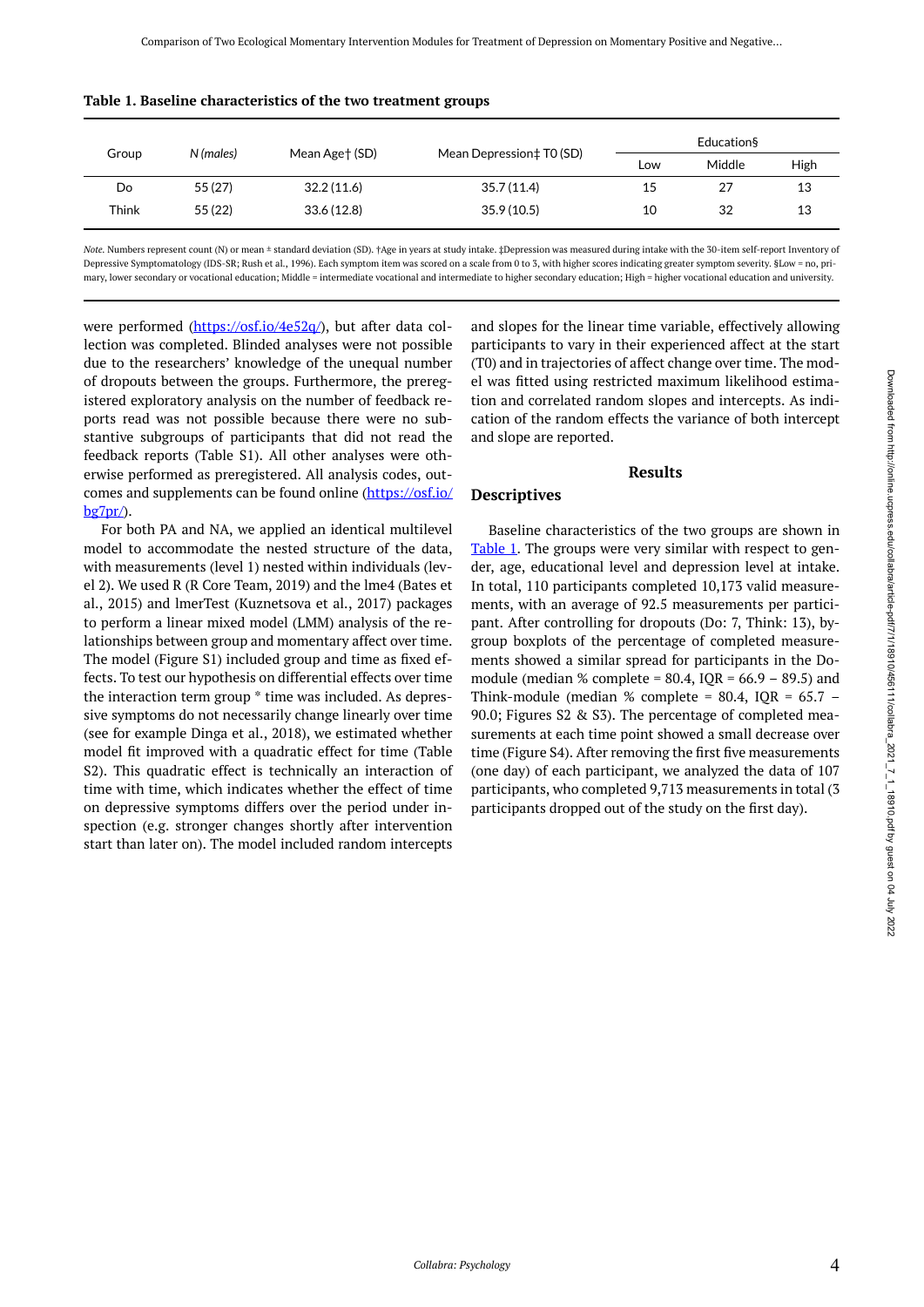#### <span id="page-4-0"></span>Table 2. Linear mixed model estimates for positive affect  $(N = 107)$

|                                   | Estimate (SE)   |             |       | CI95        |             |
|-----------------------------------|-----------------|-------------|-------|-------------|-------------|
| Fixed effects (intercept, slopes) |                 | t(105,9602) | р     | Lower bound | Upper bound |
| Intercept (level at T0)           | 41.5(1.7)       | 24.4        | 0.001 | 38.2        | 44.8        |
| Time                              | $-0.50(0.12)$   | $-4.2$      | 0.001 | $-0.73$     | $-0.27$     |
| Time <sup>2</sup>                 | 0.016(0.003)    | 5.0         | 0.001 | 0.010       | 0.022       |
| Group                             | $-1.31(2.43)$   | $-0.5$      | .59   | $-6.06$     | 3.44        |
| Group x Time                      | 0.015(0.173)    | 0.1         | .93   | $-0.32$     | 0.35        |
| Group x Time <sup>2</sup>         | $-0.001(0.005)$ | $-0.3$      | .78   | $-0.01$     | 0.01        |

Note. Do-module was used as reference group for between-group effects. Estimates for Time and Time<sup>2</sup> represent the effect of one day, with five measurements each day. Measurements on the first day were excluded, removing three participants who dropped out on the first day. Linear mixed model was fitted with restricted maximum likelihood estimation. To ensure unbiased reporting, results under maximum likelihood estimation can be found in table S3.

<span id="page-4-1"></span>

| Table 3. Linear mixed model estimates for negative affect $(N = 107)$ |  |  |  |  |
|-----------------------------------------------------------------------|--|--|--|--|
|-----------------------------------------------------------------------|--|--|--|--|

|                                   |                 | t(105,9602) |       | CI95        |             |
|-----------------------------------|-----------------|-------------|-------|-------------|-------------|
| Fixed effects (intercept, slopes) | Estimate (SE)   |             | р     | Upper bound | Lower bound |
| Intercept (level at T0)           | 31.7(2.0)       | 15.6        | 0.001 | 27.7        | 35.7        |
| Time                              | 0.18(0.12)      | 1.48        | .14   | $-0.06$     | 0.42        |
| Time <sup>2</sup>                 | $-0.005(0.003)$ | $-1.86$     | .06   | $-0.011$    | 0.001       |
| Group                             | 2.15(2.89)      | 0.7         | .46   | $-3.51$     | 7.81        |
| Group x Time                      | 0.17(0.18)      | 0.95        | .34   | $-0.18$     | 0.52        |
| Group x Time <sup>2</sup>         | $-0.006(0.004)$ | $-1.32$     | .19   | $-0.014$    | 0.003       |

Note. Do-module was used as reference group for between-group effects. Estimates for Time and Time<sup>2</sup> represent the effect of one day, with five measurements each day. Measurements on the first day were excluded, removing three participants who dropped out on the first day. Linear mixed model was fitted with restricted maximum likelihood estimation. To ensure unbiased reporting, results under maximum likelihood estimation can be found in table S4.

#### **Momentary Affect**

All mixed model assumptions were satisfied (Figures S5 to S8 and Table S3). The results of the LMM analyses for PA and NA are presented in [Table 2](#page-4-0) and [Table 3](#page-4-1), respectively (see tables S4 and S5 for results under maximum likelihood). The fixed effects show the results for the typical participant and are represented by the four regression lines in [Figure 2](#page-5-1). Contrary to our primary hypothesis, no significant (*p* > .19) differences were found between the two modules on the development of PA and NA over time. Overall, PA showed an initially decreasing trend, which leveled off towards the end of the intervention period. NA did not change significantly over time.

The random effects, representing the differences between participants across groups, indicated a large variance in both PA and NA starting levels ( $S<sup>2</sup>$  PA intercept = 145;  $S^2$  NA intercept = 212) and linear changes over time ( $S^2$  PA slope =  $0.38$ ;  $S^2$  NA slope = .47). This heterogeneity is illustrated by the large spread of the individual predicted regression lines in **Figure 3**. The lines were created by using the model estimates described in Tables  $2$  and  $3$  and adding the individual model residuals. The intraclass correlation (ICC) indicating the proportion of variance accounted for by participants (level 2) was .51 for PA and .63 for NA. This effectively means that more than half of the residual variance is explained by between-person differences.

The effect size  $f^2$  was .14 for both PA and NA, indicating that the full models explain 14% of the variance in momentary affect relative to the remaining unexplained variance, which is a small to medium effect according to Lorah (2018).

#### **Sensitivity Analyses**

To investigate the influence of the first five measurements and dropouts, both PA and NA models were re-run twice; once with the first five measurements included and once with the dropouts removed. No large differences were found with the original models, for details see tables S6 to S9. Upon reviewer suggestion, we additionally included covariates to account for within-week and within-day (time of day) trends of PA and NA. Again no large differences were found with the original models; details can be found in tables S10 to S13.

#### **Discussion**

In this study we compared the effects of two EMI modules on momentary affect in 110 individuals with depression. The modules employed similar methods but differed in the content of the EMA questionnaires and the weekly feed-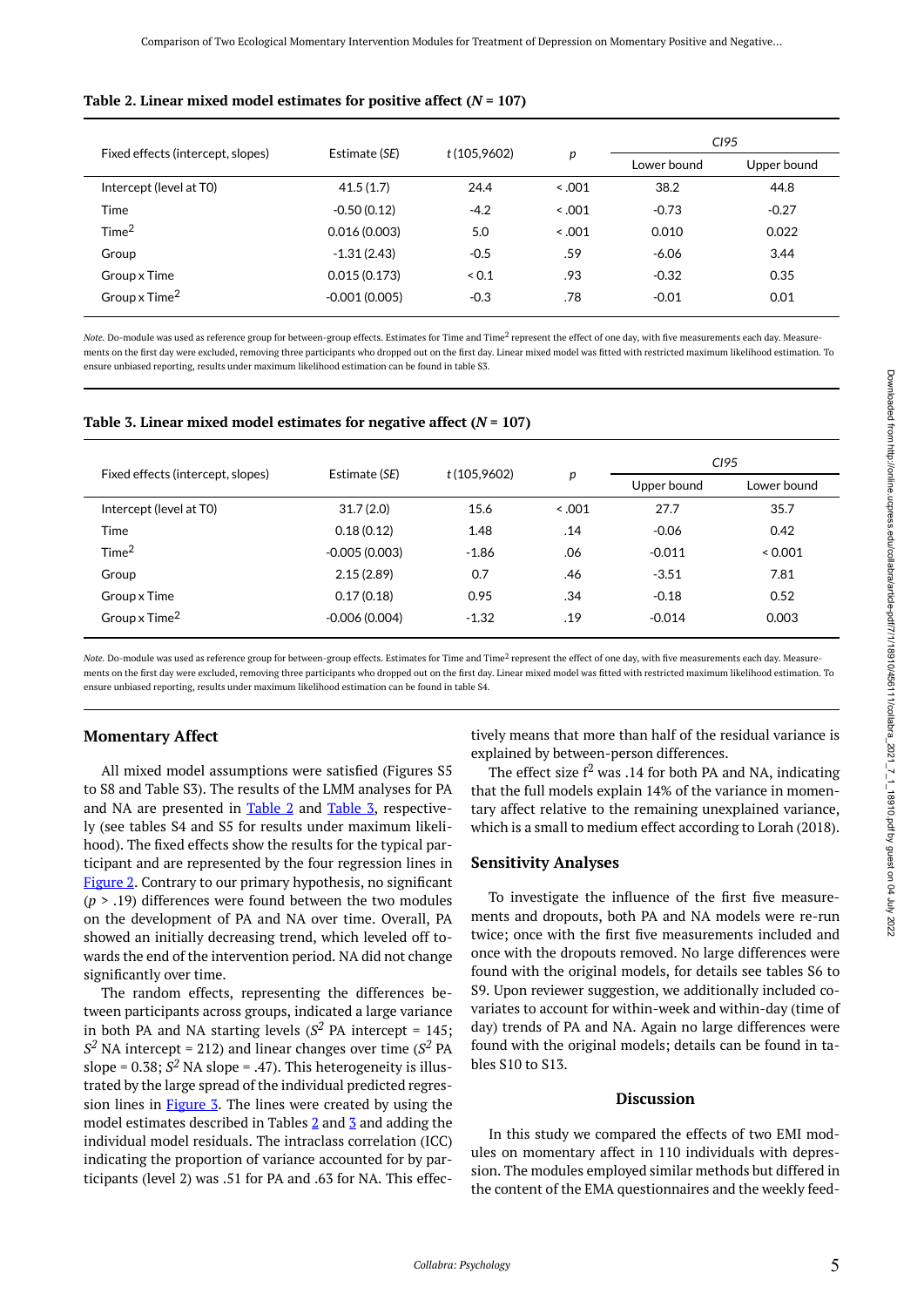<span id="page-5-0"></span>

*Figure 1.* **(a) Example EMA measurement schedule over three days, with fixed three-hour intervals. Starting times were set individually to best fit participant's schedules. (b) Single measurement flow chart for both intervention modules showing the identical momentary questions and diverging retrospective and prospective questions.** 

<span id="page-5-1"></span>

*Figure 2.* **(a) Group-mean positive affect at each measurement point with model-fitted regression line for Doand Think-module. Five measurements represent 1 day, with the measurements on the first day removed. (b) Group-mean negative affect at each measurement point with model-fitted regression line for Do- and Thinkmodule. Five measurements represent 1 day, with the measurements on the first day removed.** 

back reports; the Do-module focused on activities and PA, whereas the Think-module focused on thoughts and NA. The results do not support a differential effect on momentary affect between the modules over time. Furthermore and contrary to our hypothesis of an average increase in PA and decrease in NA, PA showed an initial decline which lev-

eled off towards the end of the intervention period and NA showed no significant change at all over the course of the intervention.

The lack of a differential effect over time could mean that EMI content does not have a substantial influence on momentary affect. It is possible that completing EMA ques-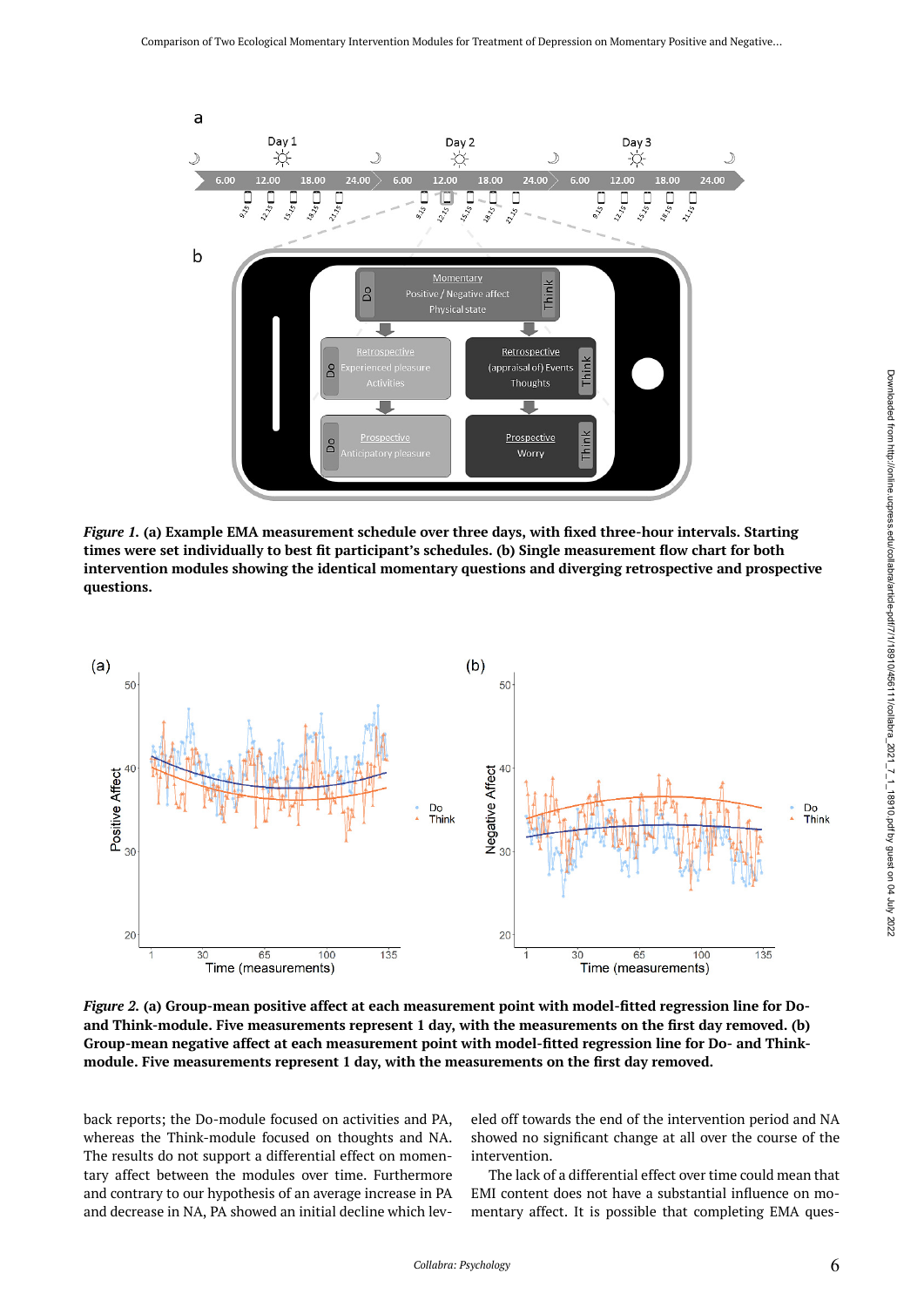<span id="page-6-0"></span>

*Figure 3.* **(a) Individual (model) predicted lines for positive affect within each group. The bold lines show the group-level regression line for both groups. Five measurements represent 1 day, with the measurements on the first day removed. (b) Individual (model) predicted lines for negative affect within each group. The bold lines show the group-level regression line for both groups. Five measurements represent 1 day, with the measurements on the first day removed.** 

tionnaires leads to a generic introspective process regardless of the specific questionnaire contents. Another possibility is that the content does matter, but that both the Doand Think-module lead to similar outcomes on affect. This would correspond to the findings in the literature that both cognitive therapy and behavioral activation are effective in decreasing depressive symptoms, although the working mechanisms differ (Cuijpers et al., 2013; Sturmey, 2009). Regardless of the underlying mechanism, in practice both possibilities mean that the specific content of the EMI does not influence momentary affect. This point is also supported by Addington et al. (2019), who found similar changes in positive and negative emotion for both an intervention group and an emotion reporting control group. One implication of this conclusion would be that EMI's with different contents are more comparable than we anticipated, and that the diverging results from the previous RCTs using EMI's likely stem from other factors than the content of the questionnaires and feedback reports. Another implication would be that there is no content specific measurement reactivity in terms of affect level (see Widdershoven et al., 2019 for EMA reactive effects on emotion differentiation). This means that a focus on thoughts and NA compared to activities and PA may not lead to added adverse effects on mood, which is an often voiced concern when using EMA in both research and clinical practice. This is surprising given evidence from meta-analyses that focusing on negative self-aspects is associated with higher NA than focusing on positive self-aspects (Mor & Winquist, 2002) and that positive psychological interventions enhance well-being and decrease depression (Sin & Lyubomirsky, 2009).

Because all participants started treatment during or shortly after the EMI, we expected a general increase in PA and decrease in NA. Instead, NA did not change over the course of the intervention and PA did not improve, even showing a small initial drop. A possible explanation for the decrease in PA is the measurement frequency. A study by Conner & Reid (2012) showed that people with depressive symptoms showed decreased happiness over time when they reported momentary happiness six times per day, while this effect was reversed for participants who reported only once a day. Hartmann et al. (2015) also found no positive effect of an EMI for depression on PA, with ten measurements a day. Conversely van Roekel et al. (2017) found an increase in PA using three measurements a day and Addington et al. (2019) found increased positive emotions and decreased negative emotions using one measurement a day. Together with our findings, this suggests that the measurement frequency might play a crucial role in the effects of EMI's on momentary affect. For example, it is possible that reflecting on your mood a few times a day improves affect by providing insight into what goes well. Reflecting more frequently on the other hand could act as constant reminder of the depressive symptoms and subsequently reduce affect.

#### **Limitations**

Although the focus of the intervention modules differed, there was overlap in the first part of each EMA questionnaire; both the Do- and Think-module measured PA and NA. Less overlap between the modules might have led to a larger and therefore more detectable effect of content on affect. That said, it was precisely this overlap in the first half of the questionnaires that enabled us to compare the modules on momentary affect. In order to compare EMI's with larger content differences one would have to find other suitable measures to assess the influence on affect. Ideally one would add a neutral EMA control group to disentangle the content-specific effects from more general effects of selfmonitoring. However, whether it is possible to create such a truly neutral control condition is subject of debate, since monitoring of affect can already be regarded as an interven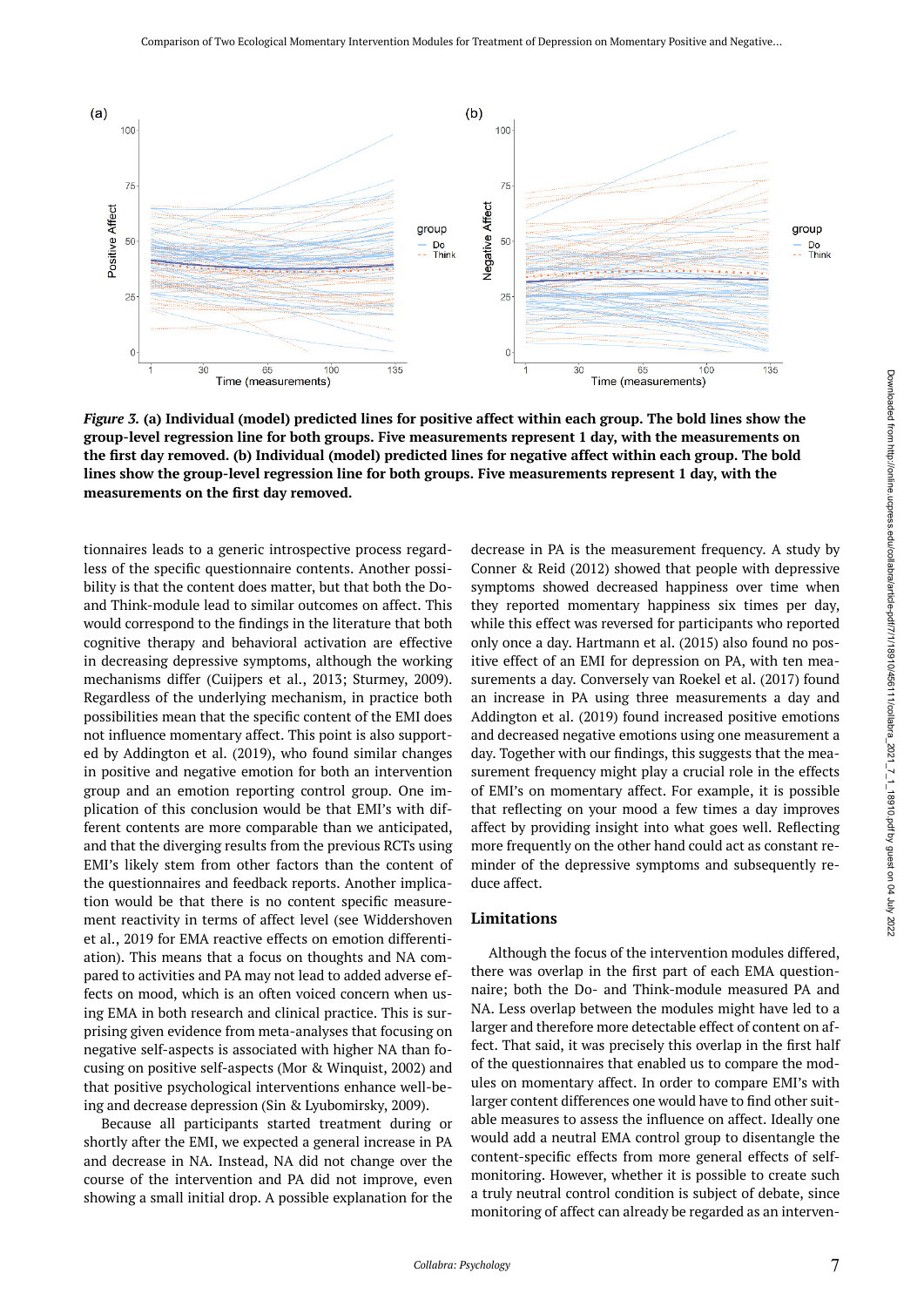tion in itself (See for example Arslan et al., 2020; or Bos et al., 2019). Hence, the lack of such a group is an inevitable limitation to this design.

Another characteristic of our study design was that our participants started TAU during or shortly after the intervention. Patient expectations, placebo effects and varying wait-list periods are among the many processes other than a differential effect of the EMI that could have influenced momentary affect (Posternak & Miller, 2001; Rutherford et al., 2012). Our design provided the benefit of testing the intervention directly in a clinical setting, but the heterogeneity of this setting may have masked possible subtle effects of the intervention content. Closely related is the argument that, given the large between-person heterogeneity of affect trajectories in our sample, which module works best may well be different for each participant. Theoretically, it is possible that exactly because content matters, but differently for each person, we did not find differential effects across groups.

#### **Conclusion**

To our knowledge, this is the first study that directly compares the effects of EMI content on momentary affect. Our results show that focusing on NA and thoughts or PA and activities in self-monitoring was not associated with differential effects on momentary affect. This suggests that the effects of EMI's can be compared even when content differs and that focusing on thoughts and NA does not necessarily lead to adverse effects compared to focusing on PA and activities. Future research should also investigate the effects of number of measurements in EMI's, as they might have a mediating role.

#### **Contributions**

Jojanneke A. Bastiaansen and Albertine J. Oldehinkel set up the ZELF-i study, JAB and Daan A. Ornée participated in data collection (For a detailed description see Bastiaansen et al., 2018). For this article, DAO cleaned and analyzed the data, and wrote the pre-registration and manuscript with regular supervision and feedback by JAB and AJO. All authors contributed to and approved the final manuscript.

#### **Acknowledgements**

We are grateful to everyone who participated in, worked on and contributed to the ZELF-i study. For this research article we would like to thank Eveline Snippe for advice and support in performing the analyses.

#### **Funding**

Research reported in this publication was supported by a pilot grant (2015–05) from the Gratama foundation to JAB and with part of the subsidy from the Foundation VCVGZ (in Dutch: Stichting tot Steun VCVGZ) awarded to JAB and dr. H. Riese (grant number 239). The funding bodies have no role in the design of the study, data collection, analysis, or interpretation of data, nor in writing the manuscript.

#### **Competing Interests**

No competing interests exist.

#### **Data Accessibility Statement**

A full description of the design, procedures and primary outcomes of the ZELF-i trial are published elsewhere (Bastiaansen et al., 2018, 2020). Analysis scripts, pre-registration and materials are available online [\(https://osf.io/ha7z8/\)](https://osf.io/ha7z8/). Due to privacy restrictions, the participant data of this study is not publicly available. For research purposes this data can be made available after submission of a research protocol and analysis plan, upon completion of a signed data transfer agreement. For more information, search [www.groningendatacatalogus.nl](http://www.groningendatacatalogus.nl/) for the ZELF-I study or contact the authors.

Submitted: May 04, 2020 PST, Accepted: January 19, 2021 PST

This is an open-access article distributed under the terms of the Creative Commons Attribution 4.0 International License (CC-BY-4.0). View this license's legal deed at http://creativecommons.org/licenses/by/4.0 and legal code at http://creativecommons.org/licenses/by/4.0/legalcode for more information.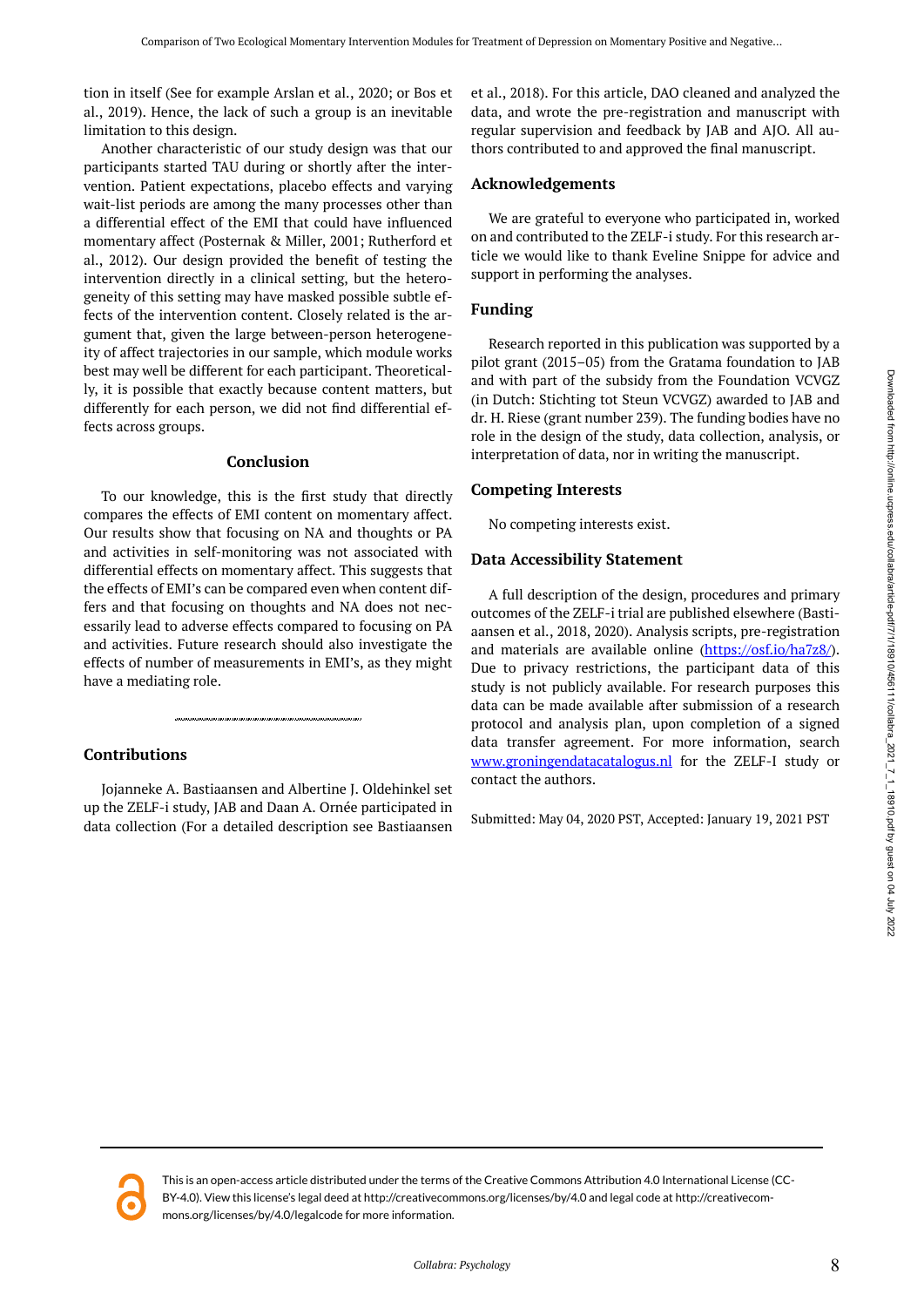### REFERENCES

aan het Rot, M., Hogenelst, K., & Schoevers, R. A. (2012). Mood disorders in everyday life: A systematic review of experience sampling and ecological momentary assessment studies. *Clinical Psychology Review*, *32*(6), 510–523. [https://doi.org/10.1016/j.cp](https://doi.org/10.1016/j.cpr.2012.05.007) [r.2012.05.007](https://doi.org/10.1016/j.cpr.2012.05.007) 

Addington, E. L., Cheung, E. O., Bassett, S. M., Kwok, I., Schuette, S. A., Shiu, E., Yang, D., Cohn, M. A., Leykin, Y., Saslow, L. R., & Moskowitz, J. T. (2019). The MARIGOLD study: Feasibility and enhancement of an online intervention to improve emotion regulation in people with elevated depressive symptoms. *Journal of Affective Disorders*, *257*, 352–364. <https://doi.org/10.1016/j.jad.2019.07.049>

Aldao, A., Nolen-Hoeksema, S., & Schweizer, S. (2010). Emotion-regulation strategies across psychopathology: A meta-analytic review. *Clinical Psychology Review*, *30*(2), 217–237. [https://doi.org/1](https://doi.org/10.1016/j.cpr.2009.11.004) [0.1016/j.cpr.2009.11.004](https://doi.org/10.1016/j.cpr.2009.11.004) 

American Psychiatric Association. (2013). *Diagnostic and Statistical Manual of Mental Disorders* (5th ed.). American Psychiatric Association. [https://doi.org/1](https://doi.org/10.1176/appi.books.9780890425596) [0.1176/appi.books.9780890425596](https://doi.org/10.1176/appi.books.9780890425596) 

Arslan, R. C., Reitz, A. K., Driebe, J. C., Gerlach, T. M., & Penke, L. (2020). Routinely randomize potential sources of measurement reactivity to estimate and adjust for biases in subjective reports. *Psychological Methods*.<https://doi.org/10.1037/met0000294>

Bastiaansen, J. A., Meurs, M., Stelwagen, R., Wunderink, L., Schoevers, R. A., Wichers, M., & Oldehinkel, A. J. (2018). Self-monitoring and personalized feedback based on the experiencing sampling method as a tool to boost depression treatment: a protocol of a pragmatic randomized controlled trial (ZELF-i). *BMC Psychiatry*, *18*(1), 276. [h](https://doi.org/10.1186/s12888-018-1847-z) [ttps://doi.org/10.1186/s12888-018-1847-z](https://doi.org/10.1186/s12888-018-1847-z)

Bastiaansen, J. A., Ornée, D. A., Meurs, M., & Oldehinkel, A. J. (2020). An evaluation of the efficacy of two add-on ecological momentary intervention modules for depression in a pragmatic randomized controlled trial (ZELF-i). *Psychological Medicine*, 1–10. <https://doi.org/10.1017/s0033291720004845>

Bates, D., Mächler, M., Bolker, B., & Walker, S. (2015). *Fitting Linear Mixed-Effects Models Using lme4 | Bates | Journal of Statistical Software*. [https://doi.org/10.1863](https://doi.org/10.18637/jss.v067.i01) [7/jss.v067.i01](https://doi.org/10.18637/jss.v067.i01)

Beck, A. T. (2005). The Current State of Cognitive Therapy: A 40-Year Retrospective. *Archives of General Psychiatry*, *62*(9), 953–959. [https://doi.org/10.1001/ar](https://doi.org/10.1001/archpsyc.62.9.953) [chpsyc.62.9.953](https://doi.org/10.1001/archpsyc.62.9.953)

Bos, F. M., Snippe, E., Bruggeman, R., Wichers, M., & van der Krieke, L. (2019). Insights of Patients and Clinicians on the Promise of the Experience Sampling Method for Psychiatric Care. *Psychiatric Services*, *70*(11), 983–991. [https://doi.org/10.1176/appi.ps.2019](https://doi.org/10.1176/appi.ps.201900050) [00050](https://doi.org/10.1176/appi.ps.201900050)

Colombo, D., Fernández-Álvarez, J., Patané, A., Semonella, M., Kwiatkowska, M., García-Palacios, A., Cipresso, P., Riva, G., & Botella, C. (2019). Current State and Future Directions of Technology-Based Ecological Momentary Assessment and Intervention for Major Depressive Disorder: A Systematic Review. *Journal of Clinical Medicine*, *8*(4), 465. [https://doi.org/](https://doi.org/10.3390/jcm8040465) [10.3390/jcm8040465](https://doi.org/10.3390/jcm8040465) 

Conner, T. S., & Reid, K. A. (2012). Effects of Intensive Mobile Happiness Reporting in Daily Life. *Social Psychological and Personality Science*, *3*(3), 315–323. <https://doi.org/10.1177/1948550611419677>

Csikszentmihalyi, M., & Larson, R. (2014). Validity and Reliability of the Experience-Sampling Method. In *Flow and the Foundations of Positive Psychology* (pp. 35–54). Springer, Dordrecht. https://doi.org/10.1007/ 978-94-017-9088-8\_3

Cuijpers, P., Berking, M., Andersson, G., Quigley, L., Kleiboer, A., & Dobson, K. S. (2013). A Meta-Analysis of Cognitive-Behavioural Therapy for Adult Depression, Alone and in Comparison with other Treatments. *The Canadian Journal of Psychiatry*, *58*(7), 376–385. [https://doi.org/10.1177/0706743713058007](https://doi.org/10.1177/070674371305800702) [02](https://doi.org/10.1177/070674371305800702)

Cuijpers, P., Cristea, I. A., Karyotaki, E., Reijnders, M., & Huibers, M. J. H. (2016). How effective are cognitive behavior therapies for major depression and anxiety disorders? A meta-analytic update of the evidence. *World Psychiatry*, *15*(3), 245–258. [https://doi.org/10.1](https://doi.org/10.1002/wps.20346) [002/wps.20346](https://doi.org/10.1002/wps.20346) 

Cuijpers, P., van Straten, A., & Warmerdam, L. (2007). Behavioral activation treatments of depression: A meta-analysis. *Clinical Psychology Review*, *27*(3), 318–326. <https://doi.org/10.1016/j.cpr.2006.11.001>

Dainer-Best, J., Shumake, J. D., & Beevers, C. G. (2018). Positive imagery training increases positive self-referent cognition in depression. *Behaviour Research and Therapy*, *111*, 72–83. [https://doi.org/1](https://doi.org/10.1016/j.brat.2018.09.010) [0.1016/j.brat.2018.09.010](https://doi.org/10.1016/j.brat.2018.09.010)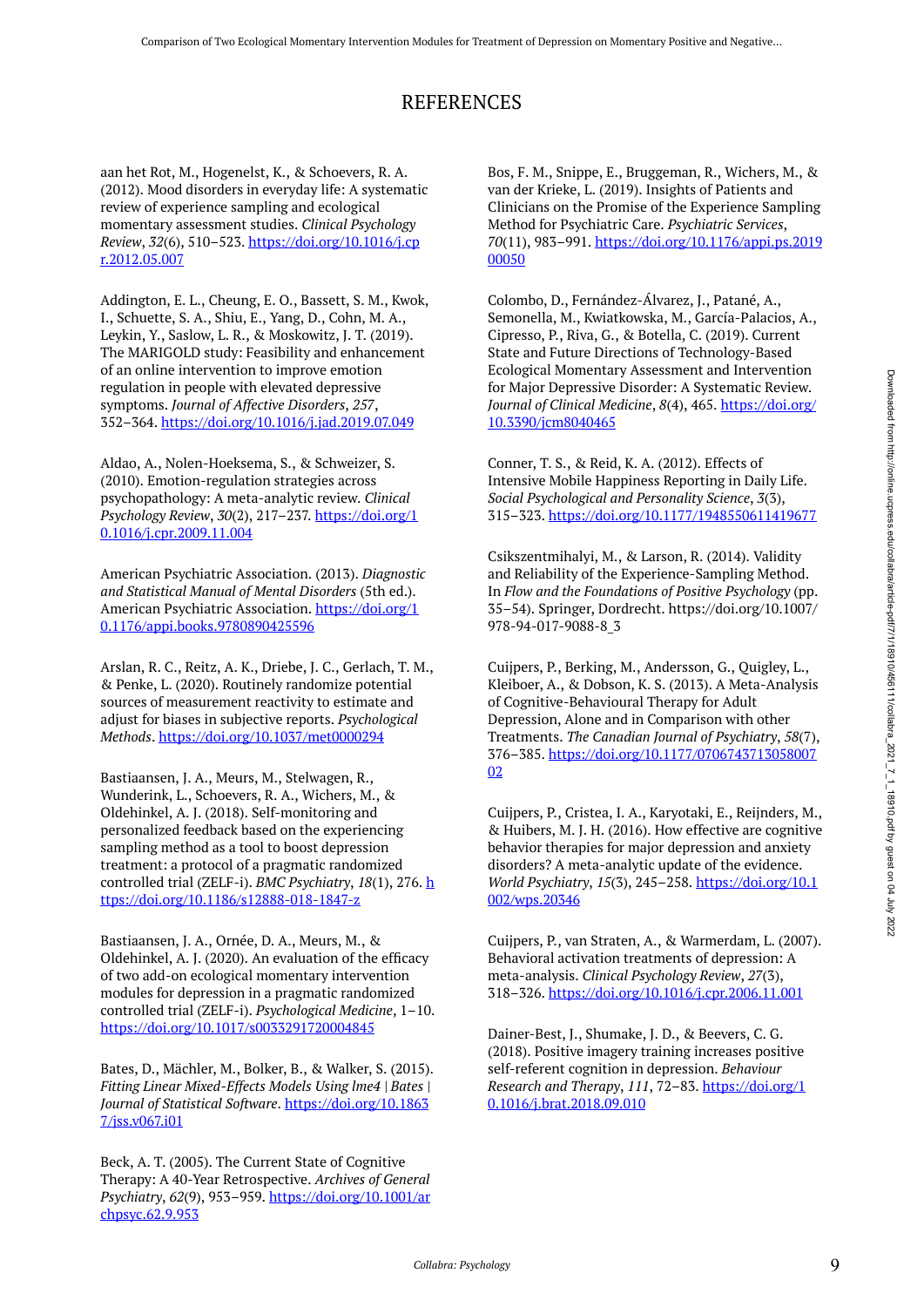Dimidjian, S., Barrera, M., Martell, C., Muñoz, R. F., & Lewinsohn, P. M. (2011). The Origins and Current Status of Behavioral Activation Treatments for Depression. *Annual Review of Clinical Psychology*, *7*(1), 1–38. [https://doi.org/10.1146/annurev-clinpsy-03221](https://doi.org/10.1146/annurev-clinpsy-032210-104535) [0-104535](https://doi.org/10.1146/annurev-clinpsy-032210-104535)

Dinga, R., Marquand, A. F., Veltman, D. J., Beekman, A. T. F., Schoevers, R. A., van Hemert, A. M., Penninx, B. W. J. H., & Schmaal, L. (2018). Predicting the naturalistic course of depression from a wide range of clinical, psychological, and biological data: a machine learning approach. *Translational Psychiatry*, *8*(1), 1–11. <https://doi.org/10.1038/s41398-018-0289-1>

Dunn, B. D. (2012). Helping Depressed Clients Reconnect to Positive Emotion Experience: Current Insights and Future Directions. *Clinical Psychology & Psychotherapy*, *19*(4), 326–340. [https://doi.org/10.100](https://doi.org/10.1002/cpp.1799) [2/cpp.1799](https://doi.org/10.1002/cpp.1799) 

Fredrickson, B. L. (2004). The broaden-and-build theory of positive emotions. *Philosophical Transactions of the Royal Society B: Biological Sciences*, *359*(1449), 1367–1378. [https://doi.org/10.1098/rstb.2](https://doi.org/10.1098/rstb.2004.1512) [004.1512](https://doi.org/10.1098/rstb.2004.1512) 

Gross, J. J., & Jazaieri, H. (2014). Emotion, Emotion Regulation, and Psychopathology: An Affective Science Perspective. *Clinical Psychological Science*, *2*(4), 387–401. [https://doi.org/10.1177/216770261453](https://doi.org/10.1177/2167702614536164) [6164](https://doi.org/10.1177/2167702614536164) 

Hartmann, J. A., Wichers, M., Menne-Lothmann, C., Kramer, I., Viechtbauer, W., Peeters, F., Schruers, K. R. J., Bemmel, A. L. van, Myin-Germeys, I., Delespaul, P., Os, J. van, & Simons, C. J. P. (2015). Experience Sampling-Based Personalized Feedback and Positive Affect: A Randomized Controlled Trial in Depressed Patients. *PLOS ONE*, *10*(6), e0128095. [https://doi.org/](https://doi.org/10.1371/journal.pone.0128095) [10.1371/journal.pone.0128095](https://doi.org/10.1371/journal.pone.0128095) 

Hitchcock, C., Mueller, V., Hammond, E., Rees, C., Werner-Seidler, A., & Dalgleish, T. (2016). The effects of autobiographical memory flexibility (MemFlex) training: An uncontrolled trial in individuals in remission from depression. *Journal of Behavior Therapy and Experimental Psychiatry, 52, 92-98.* [http](https://doi.org/10.1016/j.jbtep.2016.03.012) [s://doi.org/10.1016/j.jbtep.2016.03.012](https://doi.org/10.1016/j.jbtep.2016.03.012) 

Hofmann, S. G., Sawyer, A. T., Fang, A., & Asnaani, A. (2012). EMOTION DYSREGULATION MODEL OF MOOD AND ANXIETY DISORDERS: Review: Emotion Dysregulation Model of Mood and Anxiety Disorders. *Depression and Anxiety*, *29*(5), 409–416. [https://doi.or](https://doi.org/10.1002/da.21888) [g/10.1002/da.21888](https://doi.org/10.1002/da.21888)

Holmes, E. A., & Mathews, A. (2010). Mental imagery in emotion and emotional disorders. *Clinical Psychology Review*, *30*(3), 349–362. [https://doi.org/1](https://doi.org/10.1016/j.cpr.2010.01.001) [0.1016/j.cpr.2010.01.001](https://doi.org/10.1016/j.cpr.2010.01.001) 

Hopko, D. R., Lejuez, C. W., Ruggiero, K. J., & Eifert, G. H. (2003). Contemporary behavioral activation treatments for depression: Procedures, principles, and progress. *Clinical Psychology Review*, *23*(5), 699–717. [https://doi.org/10.1016/S0272-7358\(03\)000](https://doi.org/10.1016/S0272-7358(03)00070-9) [70-9](https://doi.org/10.1016/S0272-7358(03)00070-9) 

Kanter, J. W., Manos, R. C., Bowe, W. M., Baruch, D. E., Busch, A. M., & Rusch, L. C. (2010). What is behavioral activation?: A review of the empirical literature. *Clinical Psychology Review*, *30*(6), 608–620. <https://doi.org/10.1016/j.cpr.2010.04.001>

Kramer, I., Simons, C. J. P., Hartmann, J. A., Menne-Lothmann, C., Viechtbauer, W., Peeters, F., Schruers, K., van Bemmel, A. L., Myin-Germeys, I., Delespaul, P., van Os, J., & Wichers, M. (2014). A therapeutic application of the experience sampling method in the treatment of depression: a randomized controlled trial. *World Psychiatry*, *13*(1), 68–77. [https://doi.org/1](https://doi.org/10.1002/wps.20090) [0.1002/wps.20090](https://doi.org/10.1002/wps.20090)

Kuznetsova, A., Brockhoff, P. B., & Christensen, R. H. B. (2017). lmerTest Package: Tests in Linear Mixed Effects Models. *Journal of Statistical Software*, *82*(1), 1–26.<https://doi.org/10.18637/jss.v082.i13>

Lorah, J. (2018). Effect size measures for multilevel models: definition, interpretation, and TIMSS example. *Large-Scale Assessments in Education*, *6*(1). [h](https://doi.org/10.1186/s40536-018-0061-2) [ttps://doi.org/10.1186/s40536-018-0061-2](https://doi.org/10.1186/s40536-018-0061-2) 

Mor, N., & Winquist, J. (2002). Self-focused attention and negative affect: A meta-analysis. *Psychological Bulletin*, *128*(4), 638–662. [https://doi.org/10.1037//00](https://doi.org/10.1037//0033-2909.128.4.638) [33-2909.128.4.638](https://doi.org/10.1037//0033-2909.128.4.638)

Myin‐Germeys, I., Kasanova, Z., Vaessen, T., Vachon, H., Kirtley, O., Viechtbauer, W., & Reininghaus, U. (2018). Experience sampling methodology in mental health research: new insights and technical developments. *World Psychiatry*, *17*(2), 123–132. <https://doi.org/10.1002/wps.20513>

Myin-Germeys, I., Klippel, A., Steinhart, H., & Reininghaus, U. (2016). Ecological momentary interventions in psychiatry. *Current Opinion in Psychiatry*, *29*(4), 258. [https://doi.org/10.1097/YCO.00](https://doi.org/10.1097/YCO.0000000000000255) 00000000000255

Nezlek, J. B. (2017). A practical guide to understanding reliability in studies of within-person variability. *Journal of Research in Personality*, *69*, 149–155. <https://doi.org/10.1016/j.jrp.2016.06.020>

Posternak, M. A., & Miller, I. (2001). Untreated shortterm course of major depression: a meta-analysis of outcomes from studies using wait-list control groups. *Journal of Affective Disorders*, *66*(2), 139–146. [https://d](https://doi.org/10.1016/S0165-0327(00)00304-9) [oi.org/10.1016/S0165-0327\(00\)00304-9](https://doi.org/10.1016/S0165-0327(00)00304-9)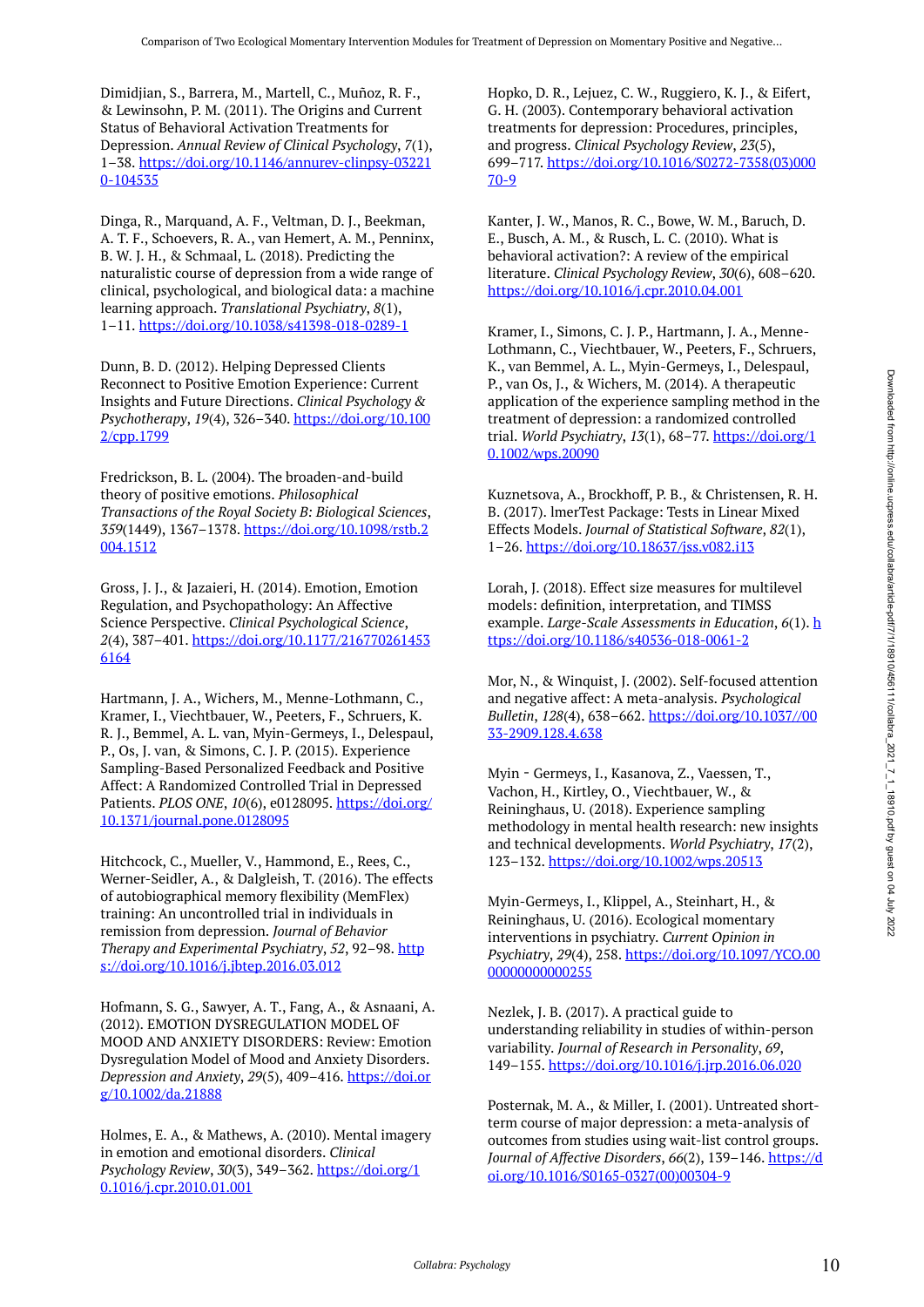R Core Team. (2019). *R: A language and environment for statistical computing*. R Foundation for Statistical Computing, Vienna, Austria. [https://www.R-project.o](https://www.r-project.org/) [rg/](https://www.r-project.org/)

Raes, F., Williams, J. M. G., & Hermans, D. (2009). Reducing cognitive vulnerability to depression: A preliminary investigation of MEmory Specificity Training (MEST) in inpatients with depressive symptomatology. *Journal of Behavior Therapy and Experimental Psychiatry*, *40*(1), 24–38. [https://doi.org/](https://doi.org/10.1016/j.jbtep.2008.03.001) [10.1016/j.jbtep.2008.03.001](https://doi.org/10.1016/j.jbtep.2008.03.001)

Rush, A. J., Gullion, C. M., Basco, M. R., Jarrett, R. B., & Trivedi, M. H. (1996). The Inventory of Depressive Symptomatology (IDS): psychometric properties. *Psychological Medicine*, *26*(3), 477–486. [https://doi.or](https://doi.org/10.1017/S0033291700035558) [g/10.1017/S0033291700035558](https://doi.org/10.1017/S0033291700035558) 

Rutherford, B. R., Mori, S., Sneed, J. R., Pimontel, M. A., & Roose, S. P. (2012). Contribution of spontaneous improvement to placebo response in depression: A meta-analytic review. *Journal of Psychiatric Research*, *46*(6), 697–702. [https://doi.org/1](https://doi.org/10.1016/j.jpsychires.2012.02.008) [0.1016/j.jpsychires.2012.02.008](https://doi.org/10.1016/j.jpsychires.2012.02.008)

Shiffman, S., Stone, A. A., & Hufford, M. R. (2008). Ecological Momentary Assessment. *Annual Review of Clinical Psychology*, *4*(1), 1–32. [https://doi.org/10.114](https://doi.org/10.1146/annurev.clinpsy.3.022806.091415) [6/annurev.clinpsy.3.022806.091415](https://doi.org/10.1146/annurev.clinpsy.3.022806.091415) 

Shrout, P. E., Stadler, G., Lane, S. P., McClure, M. J., Jackson, G. L., Clavél, F. D., Iida, M., Gleason, M. E. J., Xu, J. H., & Bolger, N. (2018). Initial elevation bias in subjective reports. *Proceedings of the National Academy of Sciences of the United States of America*, *115*(1), E15–E23. [https://doi.org/10.1073/pnas.171227](https://doi.org/10.1073/pnas.1712277115) [7115](https://doi.org/10.1073/pnas.1712277115) 

Sin, N. L., & Lyubomirsky, S. (2009). Enhancing wellbeing and alleviating depressive symptoms with positive psychology interventions: a practice-friendly meta-analysis. *Journal of Clinical Psychology*, *65*(5), 467–487. <https://doi.org/10.1002/jclp.20593>

Sturmey, P. (2009). Behavioral Activation Is an Evidence-Based Treatment for Depression. *Behavior Modification*, *33*(6), 818–829. [https://doi.org/10.1177/](https://doi.org/10.1177/0145445509350094) [0145445509350094](https://doi.org/10.1177/0145445509350094) 

Thomsen, D. K. (2006). The association between rumination and negative affect: A review. *Cognition and Emotion*, *20*(8), 1216–1235. [https://doi.org/10.108](https://doi.org/10.1080/02699930500473533) [0/02699930500473533](https://doi.org/10.1080/02699930500473533) 

van Os, J., Verhagen, S., Marsman, A., Peeters, F., Bak, M., Marcelis, M., Drukker, M., Reininghaus, U., Jacobs, N., Lataster, T., Simons, C., ESM-MERGE Investigators PhD, Lousberg, R., Gülöksüz, S., Leue, C., Groot, P. C., Viechtbauer, W., & Delespaul, P. (2017). The experience sampling method as an mHealth tool to support self-monitoring, self-insight, and personalized health care in clinical practice. *Depression and Anxiety*, *34*(6), 481–493. [https://doi.or](https://doi.org/10.1002/da.22647) [g/10.1002/da.22647](https://doi.org/10.1002/da.22647) 

Van Roekel, E., Vrijen, C., Heininga, V. E., Masselink, M., Bos, E. H., & Oldehinkel, A. J. (2017). An Exploratory Randomized Controlled Trial of Personalized Lifestyle Advice and Tandem Skydives as a Means to Reduce Anhedonia. *Behavior Therapy*, *48*(1), 76–96. [https://doi.org/10.1016/j.beth.2016.09.0](https://doi.org/10.1016/j.beth.2016.09.009) [09](https://doi.org/10.1016/j.beth.2016.09.009)

Watkins, E. R., Baeyens, C. B., & Read, R. (2009). Concreteness training reduces dysphoria: Proof-ofprinciple for repeated cognitive bias modification in depression. *Journal of Abnormal Psychology*, *118*(1), 55–64. <https://doi.org/10.1037/a0013642>

Watson, D., & Tellegen, A. (1985). Toward a consensual structure of mood. *Psychological Bulletin*, *98*(2), 219–235. [https://doi.org/10.1037/0033-2909.9](https://doi.org/10.1037/0033-2909.98.2.219) [8.2.219](https://doi.org/10.1037/0033-2909.98.2.219)

Widdershoven, R. L. A., Wichers, M., Kuppens, P., Hartmann, J. A., Menne-Lothmann, C., Simons, C. J. P., & Bastiaansen, J. A. (2019). Effect of selfmonitoring through experience sampling on emotion differentiation in depression. *Journal of Affective Disorders*, *244*, 71–77. [https://doi.org/10.1016/j.jad.20](https://doi.org/10.1016/j.jad.2018.10.092) [18.10.092](https://doi.org/10.1016/j.jad.2018.10.092)

Williams, J. M. G., Barnhofer, T., Crane, C., Herman, D., Raes, F., Watkins, E., & Dalgleish, T. (2007). Autobiographical memory specificity and emotional disorder. *Psychological Bulletin*, *133*(1), 122. [https://do](https://doi.org/10.1037/0033-2909.133.1.122) [i.org/10.1037/0033-2909.133.1.122](https://doi.org/10.1037/0033-2909.133.1.122)